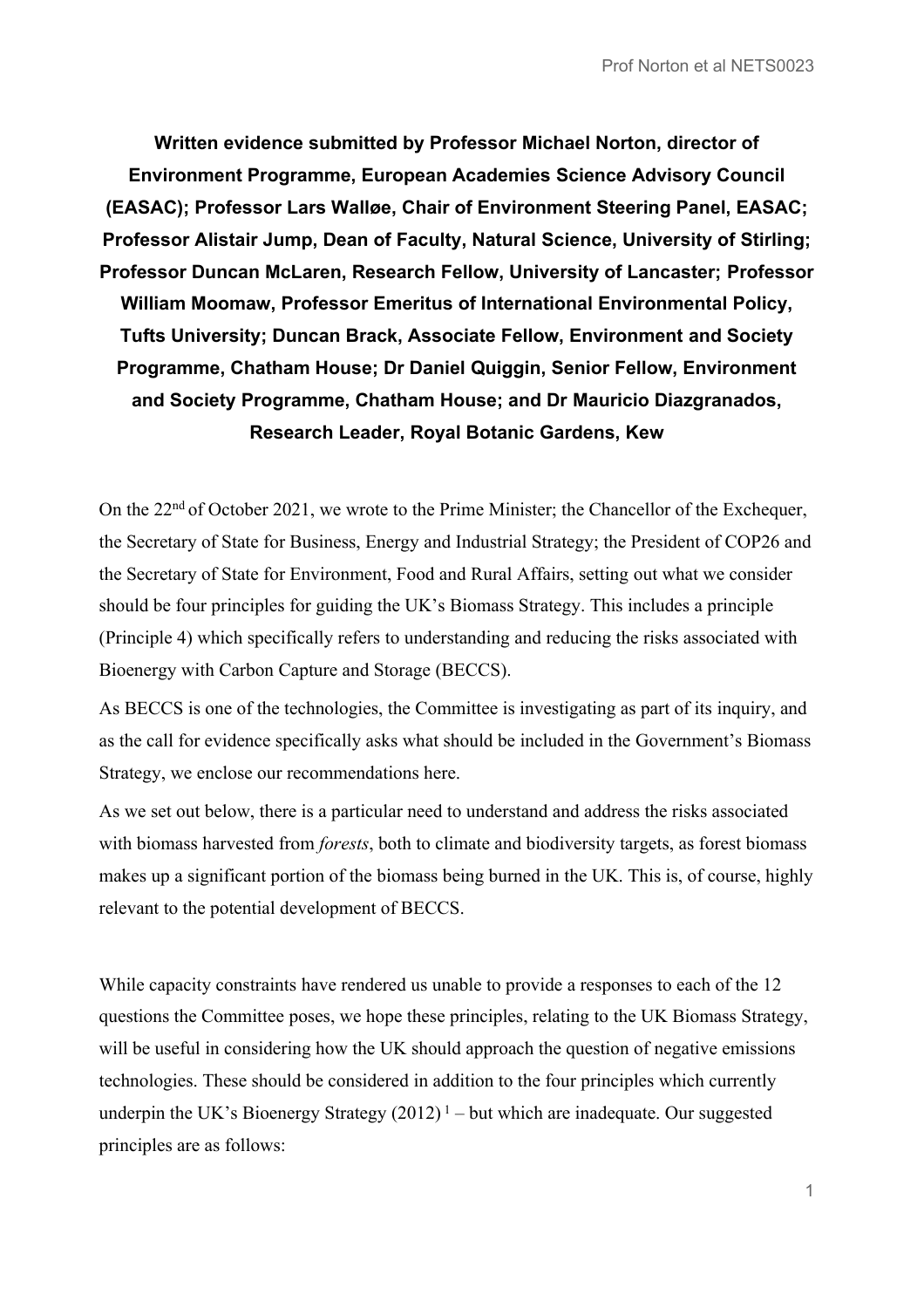- **1.** The UK's Biomass Strategy should be set with its global social and environmental implications in mind and the UK government should harness its COP26 presidency to close loopholes in international biomass accounting.
- **2.** The UK's Biomass Strategy should take full advantage of the developing understanding on both the scale of wood harvesting in Europe and North America (both for bioenergy and for materials) and its impacts on climate and biodiversity.
- **3.** The UK's Biomass Strategy should maximise 'no regrets' nature based solutions to climate change which pose less risk to biodiversity and to climate than industrial scale bioenergy.
- **4.** The UK Biomass Strategy should *not* commit to large-scale BECCS projects unless they have been sufficiently demonstrated at smaller scale; and should not allow an emissions pathway with potential negative emissions to slow the acceleration of emissions mitigation in the 2020s. Any demonstration projects must prove their ability to deliver negative emissions within a few years, once lifecycle emissions are accounted for.

#### Signed:

Professor Michael Norton, director of Environment Programme, European Academies Science Advisory Council (EASAC)

Professor Lars Walløe, Chair of Environment Steering Panel, EASAC

Professor Alistair Jump, Dean of Faculty, Natural Science, University of Stirling

Professor Duncan McLaren, Research Fellow, University of Lancaster

Professor William Moomaw, Professor Emeritus of International Environmental Policy, Tufts University

Duncan Brack, Associate Fellow, Environment and Society Programme, Chatham House

Dr Daniel Quiggin, Senior Fellow, Environment and Society Programme, Chatham House

1 The UK's existing [Bioenergy](https://www.gov.uk/government/publications/uk-bioenergy-strategy) [Strategy](https://www.gov.uk/government/publications/uk-bioenergy-strategy) (published in 2012) is set out as a list of 4 principles, which on their face should prohibit the type of biomass currently being used: (1) ensure genuine carbon reductions; (2) support should be cost effective - bioenergy should only be supported when offers equivalent or lower emissions for each unit of expenditure; (3) max benefits and min costs across economy; and (4) policy should be adjusted as needed when demand increases, including consideration of other objectives re food security, biodiversity, etc.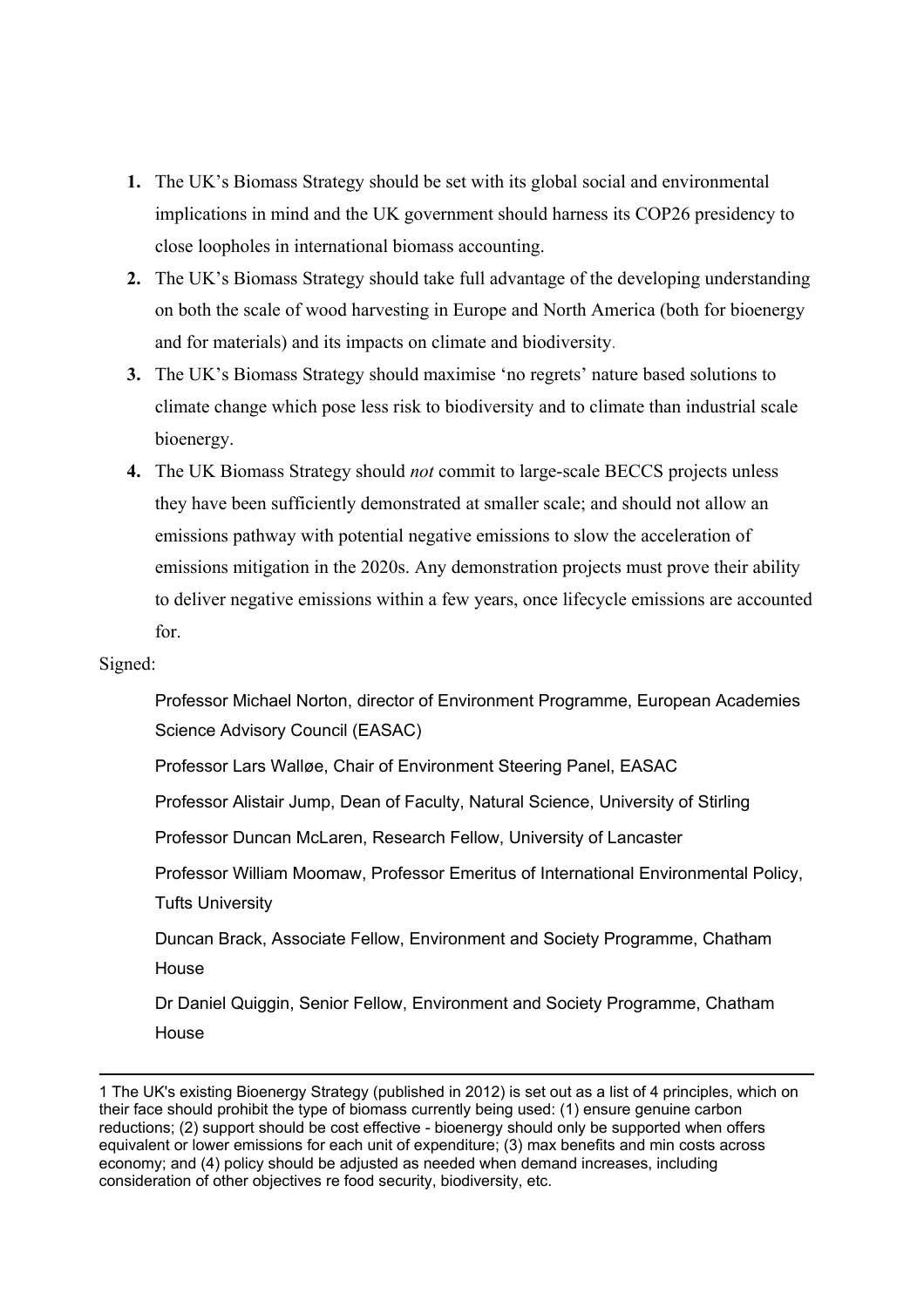# **Four Guiding Principles for The UK Biomass Strategy**

### **Principle 1**

**The UK's Biomass Strategy should be set with its global social and environmental implications in mind and the UK government should harness its COP26 presidency to close loopholes in international biomass accounting.**

With regard to biomass feedstock and land use, the UK is not operating in a vacuum. In fact, the UK remains one of the largest importers of woody biomass in the world; so, the risks of unintended consequences are large, and the UK could become a model for poor practice or good practice.

At present**,** there is evidence that a large proportion of the wood pellets imported to the UK are coming from hardwood sourced from intensively logged natural forests<sup>2</sup> as well as softwood from intensively managed plantations.<sup>3</sup>

Indeed, in forthcoming peer-reviewed research for Chatham House Duncan Brack presents robust evidence of the GHG emissions directly linked to several specific wood pellet mills in

<sup>&</sup>lt;sup>2</sup> Southe[r](https://www.southernenvironment.org/cases-and-projects/biomass-energy-in-the-south)n Environmental Law Center ["Biomass](https://www.southernenvironment.org/cases-and-projects/biomass-energy-in-the-south) [Energy](https://www.southernenvironment.org/cases-and-projects/biomass-energy-in-the-south) [in](https://www.southernenvironment.org/cases-and-projects/biomass-energy-in-the-south) [the](https://www.southernenvironment.org/cases-and-projects/biomass-energy-in-the-south) [South"](https://www.southernenvironment.org/cases-and-projects/biomass-energy-in-the-south)

<sup>3</sup> [Spatial](https://sig-gis.com/projects/carbon-emissions-estimates-from-trees-in-southeastern-us/) [Informatics](https://sig-gis.com/projects/carbon-emissions-estimates-from-trees-in-southeastern-us/) [Group](https://sig-gis.com/projects/carbon-emissions-estimates-from-trees-in-southeastern-us/) [\(2019\):](https://sig-gis.com/projects/carbon-emissions-estimates-from-trees-in-southeastern-us/) Results (found [here](https://www.southernenvironment.org/uploads/publications/2019-05-27_Drax_emissions_-_SIG_report_Phase_II.PDF) and [here\)](https://www.southernenvironment.org/uploads/publications/Drax_emissions_-_SIG_report_Phase_1_2018-10-25.PDF) from this study found that over the course of the 40 future years modelled, carbon parity was not achieved for pellet mills compared to the fossil fuelled portions of the UK electricity grid. This means that, even over 40 years, wood pellets produced higher emissions than other likely or traditional energy sources, such as coal or other fossil fuels. This result also holds up when mixing NIPF softwood plantation feedstock with a large share (>40% of total) of a low-emission feedstock, such as sawmill residues.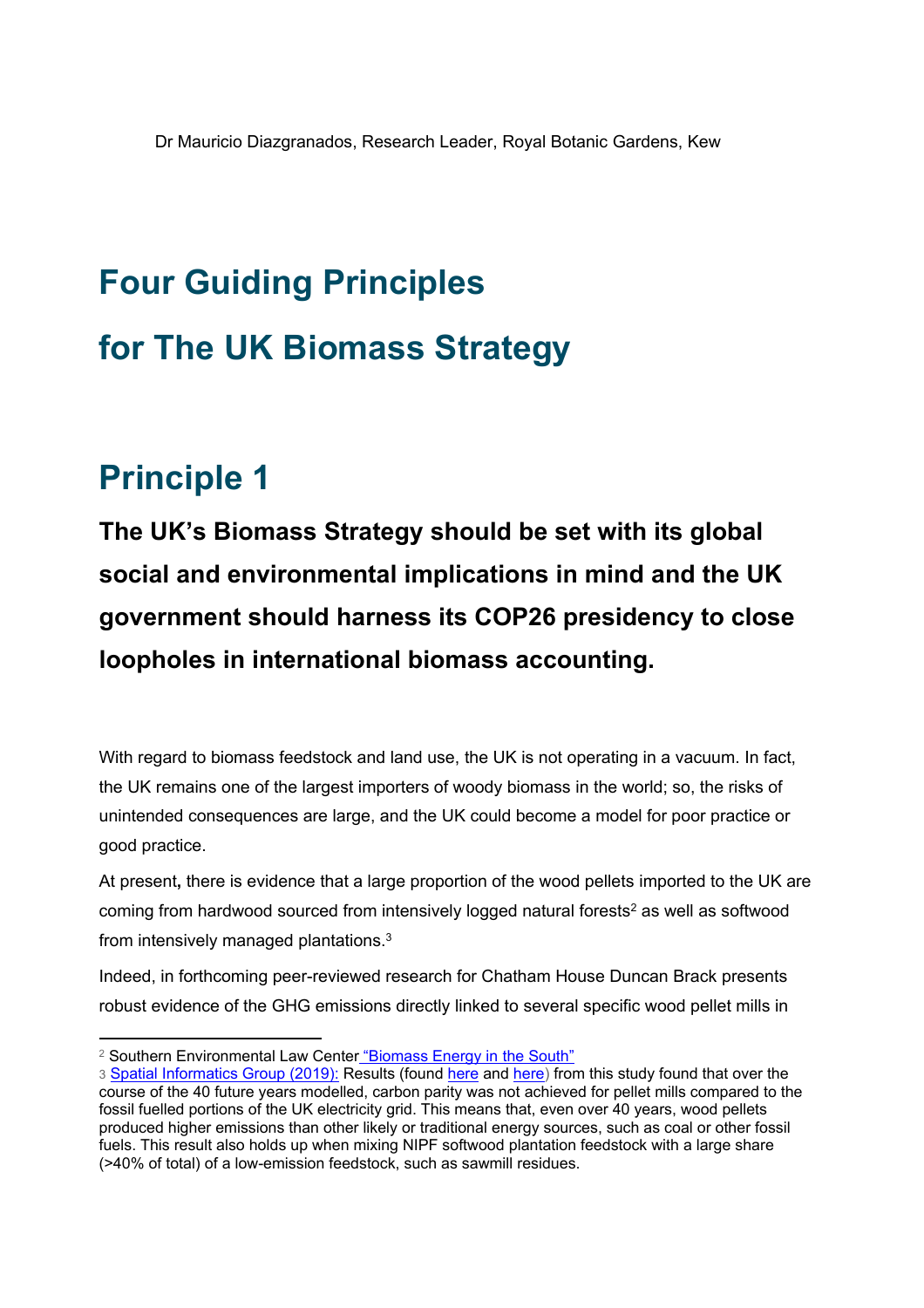the US Southeast. As noted below, peer-reviewed research is showing the short-term negative impacts on both GHG and biodiversity of using most forest-harvested wood for bioenergy.

Furthermore, for reasons given below, there is a significant risk that any scaling up of a forest biomass-intensive model could damage progress towards both climate and biodiversity targets under the Paris Agreement and the *Convention on Biological Diversity.*

We would welcome the chance to discuss the developing evidence here and the reasons why this model of biomass sourcing could come to damage the UK's standing as a climate leader. It is to be noted that the Committee on Climate Change's 2018 report into "Biomass in a Low Carbon Economy" highlighted the need for 'strengthened governance…to manage the risks to sustainable low carbon production, as the global biomass market scales up'. Among other things, the CCC recommended<sup>4</sup>:

- Ensuring that changes in terrestrial carbon stocks in managed forests are fully accounted for in current sustainability criteria, enhancing monitoring and reporting and looking at new mechanisms for driving best practice.
- A broader approach to managing risks (beyond the current practice of setting sustainability criteria in subsidies) - for example, by extending the use of sustainability criteria across procurement and finance rules and through further strategic coordination of development and trade policy.
- In order to provide benefits at an aggregate level, policy needs to look beyond existing sustainable supply chains, and drive up standards more widely. This is to ensure that the UK is not simply sourcing existing sustainable feedstocks while pushing less sustainable stocks elsewhere.

Several additional suggestions have been made in the literature on how the UK and the EU can tighten the criteria against which all biomass may qualify for subsidy under GHG targets. There is not space to discuss specific ideas here, but the implications both of the EU Joint Research Centre's report, the UK Committee on Climate Change's report into Biomass and Land Use, and the work conducted by Chatham House on the Global Emissions relating to Biomass all point towards **a specific restriction of feedstocks from certain land use categories (e.g., monoculture plantations) coupled to a restriction based on feedstock**

<sup>4</sup> Committee on Climate Change (2018) *Biomass in a Low Carbon Economy* pp.10-11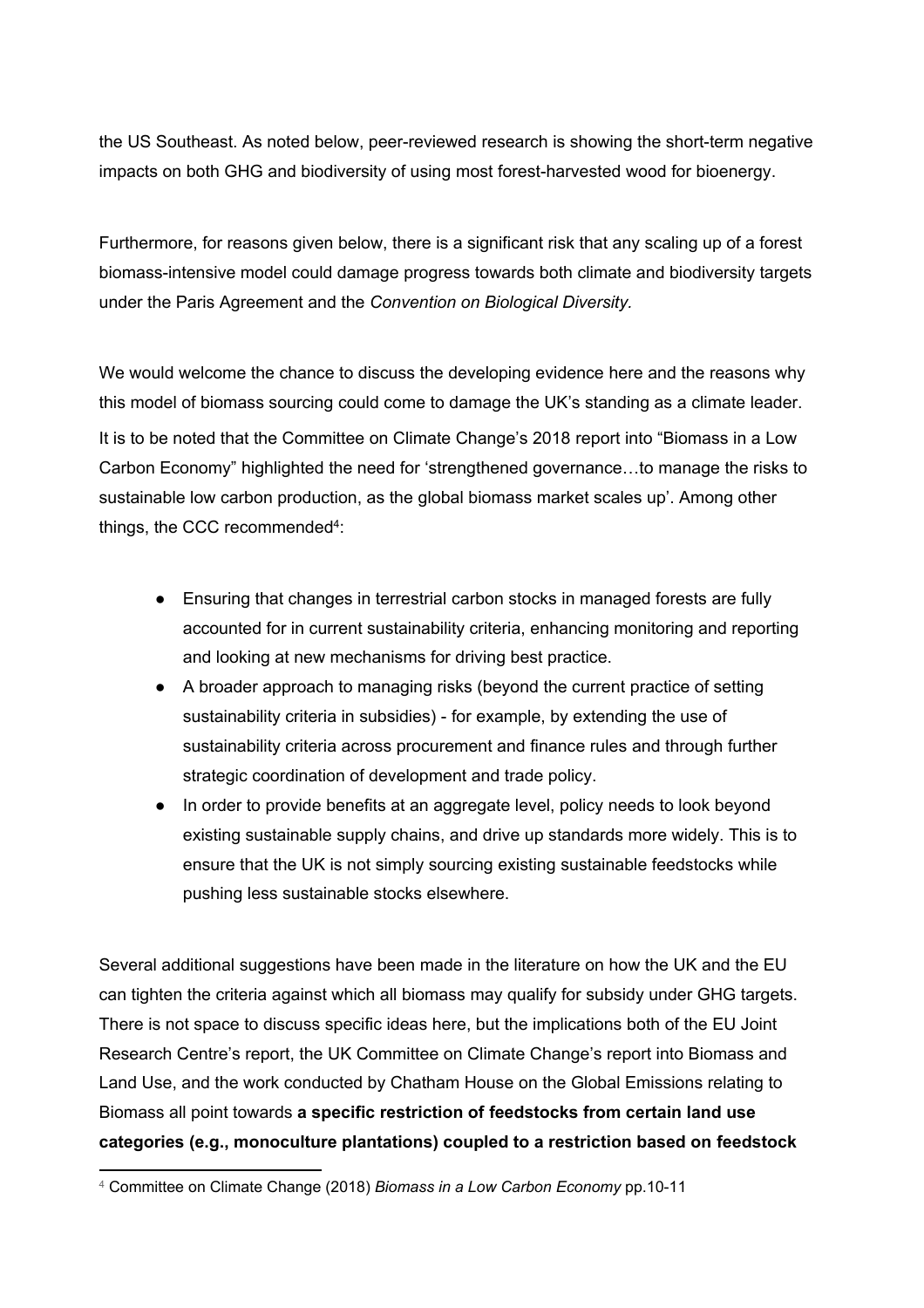### **type (e.g., stemwood). The case for including forest residues (a loose definition at the moment) is weakening**<sup>5</sup> .

But the key question remains to what extent biomass energy is actually contributing to climate mitigation where the fundamental weakness of its innate inefficiency in terms of CO2 emissions per kWh of electricity generated has to be a fundamental consideration when considering the best use of the resources available for emission reductions. The extensive literature that shows the length and uncertainties in the delay between initial increases in emissions to the atmosphere before they can be compensated by forest regrowth leads scientists (starting with the DECC's own Chief Scientific Adviser in 2014<sup>6</sup>) to point to this payback period as critical to biomass policy.

In a much-cited 2019 paper published in *Global Change Biology*, the *European Academies Science Advisory Council* (EASAC) recommended that:

Forest biomass should not be regarded as a source of renewable energy under the EU's Renewable Energy Directive unless the replacement of fossil fuels by biomass leads to net reductions in atmospheric concentrations of CO2 within a decade or so.<sup>7</sup>

**A similar criterion should be applied to the UK's supply of biomass – with the burden of proof being placed on the UK-based combustor of biomass to demonstrate genuine lifecycle carbon reductions within a short-term timeframe**. *This crucial criterion is not covered by either UK or EU sustainability standards for forest biomass.*

There remain significant problems with international carbon accounting norms that mean that significant amounts of GHG emissions associated with imported biomass may continue to be "going missing" on the global scale. These have been detailed by Duncan Brack $8 -$  alongside an estimate of the amount of global carbon emissions that could be going unaccounted for each year. Needless to say, unaccounted for emissions on this scale threaten to undermine

<sup>5</sup> See for example Booth <https://iopscience.iop.org/article/10.1088/1748-9326/aaac88/pdf>

<sup>6</sup> David McKay and Anna Stephenson (2014) Scenarios for Assessing the Greenhouse Gas Impacts and Energy Input Requirements of Using North American Woody Biomass for Electricity Generation in the UK – *[Department](https://www.gov.uk/government/publications/life-cycle-impacts-of-biomass-electricity-in-2020) [of](https://www.gov.uk/government/publications/life-cycle-impacts-of-biomass-electricity-in-2020) [Energy](https://www.gov.uk/government/publications/life-cycle-impacts-of-biomass-electricity-in-2020) [and](https://www.gov.uk/government/publications/life-cycle-impacts-of-biomass-electricity-in-2020) [Climate](https://www.gov.uk/government/publications/life-cycle-impacts-of-biomass-electricity-in-2020) [Change](https://www.gov.uk/government/publications/life-cycle-impacts-of-biomass-electricity-in-2020) [\(DECC\)](https://www.gov.uk/government/publications/life-cycle-impacts-of-biomass-electricity-in-2020)*

<sup>7</sup> Norton, M, Baldi, A, Buda, V, et al. Serious mismatches continue between science and policy in forest bioenergy. **GCB Bioenergy**. 2019; 11: 1256– 1263. <https://doi.org/10.1111/gcbb.12643>

<sup>&</sup>lt;sup>8</sup> Duncan Brack, 'The Impacts of the Demand for Woody Biomass for Power and Heat on Climate and Forests' **Chatham House** (2017): <https://bit.ly/2AnIq5s>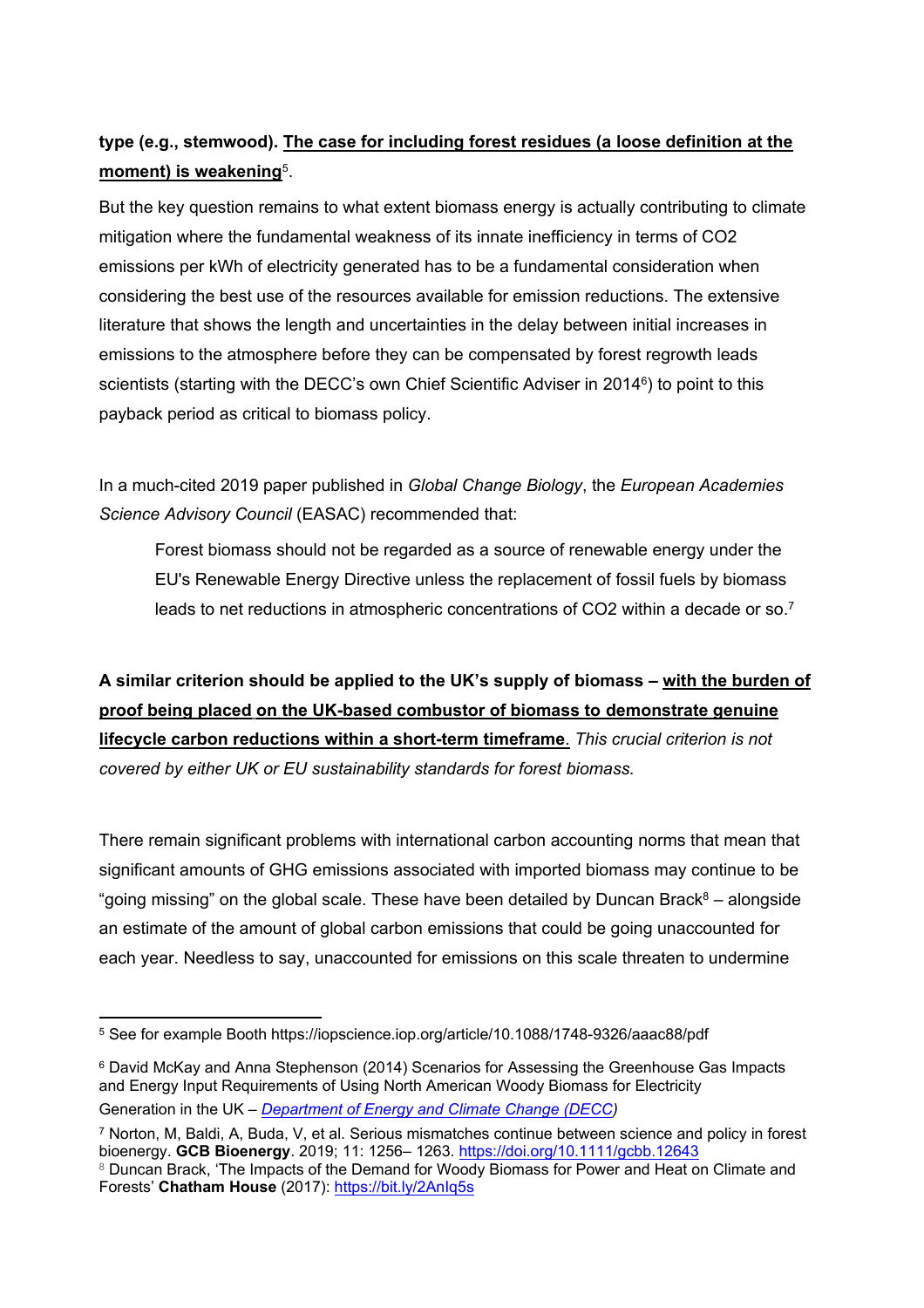the UK's credibility on climate policy as well as its ability to meet its own emissions reductions targets should the Paris rulebook be amended to close the loophole.

These concerns were originally highlighted by Tim Searchinger<sup>9</sup>. Michael Ter-Mikaelian's paper of 2014<sup>10</sup> remains a good explanation of the 'critical errors [that] exist in some methodologies applied to evaluate the effects of using forest biomass for bioenergy on atmospheric greenhouse gas emissions.' *To our knowledge, these errors remain embedded in current UK policy assumptions<sup>11</sup> .*

The UK's Presidency of COP26 and the UK Emissions Trading System offer opportunities to close loopholes in the international carbon accounting rules that permit emissions from biomass to go missing, and to contribute to the debate around the proper methodology via which biomass's contribution to climate targets is assessed.

The case of second generation energy crops is distinct from forest biomass and is where the focus of the UK's Biomass Strategy should lie. Although the UK CCC's 2018 report recommended building up the domestic sources of bioenergy, there remain significant gaps in knowledge regarding both the viability of energy crops on UK degraded land and/or on farmland – as well as on their use for combustion in – for example – large scale BECCS facilities (see Principle 4). It is to be remembered that the CCC estimated that increasing domestic biomass production as recommended could "require over 1 million hectares of land to be used for energy crops (around 7% of current agricultural land) and increasing rates of tree planting (to 50,000 hectares every year by 2050)."<sup>12</sup>

#### **Needless to say, the impacts on biodiversity and food security of growing energy crops on 1 million hectares of land are likely to be significant.** [See Principle 2, below]

<sup>9</sup> By Timothy D. Searchinger et al, 'Fixing a Critical Climate Accounting Error' *Science* 23 Oct 2009: 527-528 [DOI:](https://science.sciencemag.org/content/326/5952/527) [10.1126/science.1178797](https://science.sciencemag.org/content/326/5952/527)

<sup>10</sup> Michael T. Ter-Mikaelian, Stephen J. Colombo, Jiaxin Chen, The Burning Question: Does Forest Bioenergy Reduce Carbon Emissions? A Review of Common Misconceptions about Forest Carbon Accounting, **Journal of Forestry**, Volume 113, Issue 1, January 2015, Pages 57–68, <https://doi.org/10.5849/jof.14-016>

<sup>&</sup>lt;sup>11</sup> See forthcoming paper by Funk et al in GCB Bioenergy

 $12$  Committee on Climate Change (2018) Biomass in a Low Carbon Economy p.10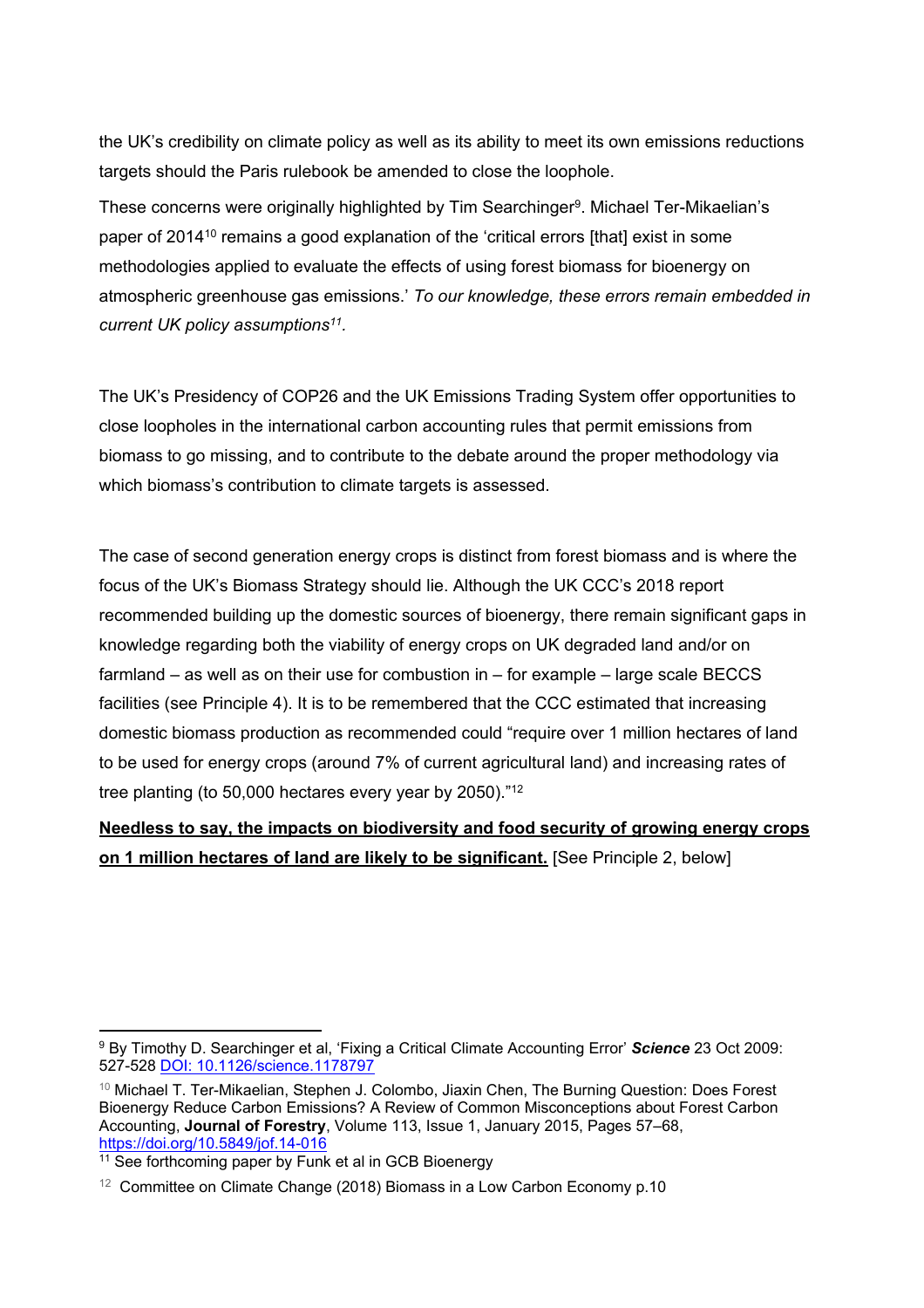### **Principle 2**

**The UK's Biomass Strategy should take full advantage of developing knowledge regarding both the scale of wood harvesting in Europe and North America (both for bioenergy and for materials) and its impact on climate and biodiversity.**

2021 has seen the publication of two synoptic reports assessing the interaction between climate and biodiversity targets. The first report, by the EU's Joint Research Centre (JRC)<sup>13</sup>, examined the EU's bioenergy policy in the Renewable Energy Directive (2018/2001) in light of the aims of the EU's Biodiversity Strategy (2020). It was prompted in part by findings in the European State of Forests report (2020)<sup>14</sup> stating that the area of European forest 'undisturbed by humans' had fallen by 45% in five years, suggesting a large increase in harvesting – and the JRC noted both that 'an increase in wood fuel use [has been] reported between 2009 and 2013 as a major driver of the increase in roundwood uses in reporting countries'<sup>15</sup> and that between a third and half of all wood used for energy (37-51%) in the EU likely comes from *primary wood* (stemwood, treetops, branches, etc. harvested from forests). This chimes with the findings of a much commented on 2020 paper published in *Nature,* which:

[Used] fine-scale satellite data to observe an increase in the harvested forest area (49 per cent) and an increase in biomass loss (69 per cent) over Europe for the period of 2016–2018 relative to 2011–2015, with large losses occurring on the Iberian Peninsula and in the Nordic and Baltic countries. Satellite imagery further reveals that the average patch size of harvested area increased by 34 per cent across Europe, with potential effects on biodiversity, soil erosion and water regulation. The increase in the rate of forest harvest is the result of the recent expansion of wood markets, as suggested by econometric indicators on forestry, wood-based bioenergy and international trade. If such a high rate of forest harvest continues, the post-2020 EU vision of forest-based climate mitigation may be hampered, and the additional carbon

<sup>&</sup>lt;sup>13</sup> Camia A., Giuntoli, J., Jonsson, R., Robert, N., Cazzaniga, N.E., Jasinevičius, G., Avitabile, V., Grassi, G., Barredo, J.I., Mubareka, S., The use of woody biomass for energy purposes in the EU, EU Joint Research Centre (JRC) EUR 30548 EN, Publications Office of the European Union, Luxembourg, 2021, ISBN 978-92-76-27867-2, doi:10.2760/831621 JRC122719 p.9

<sup>14</sup> FOREST EUROPE, 2020: State of Europe's Forests 2020.

<sup>15</sup> Ibid JRC p.22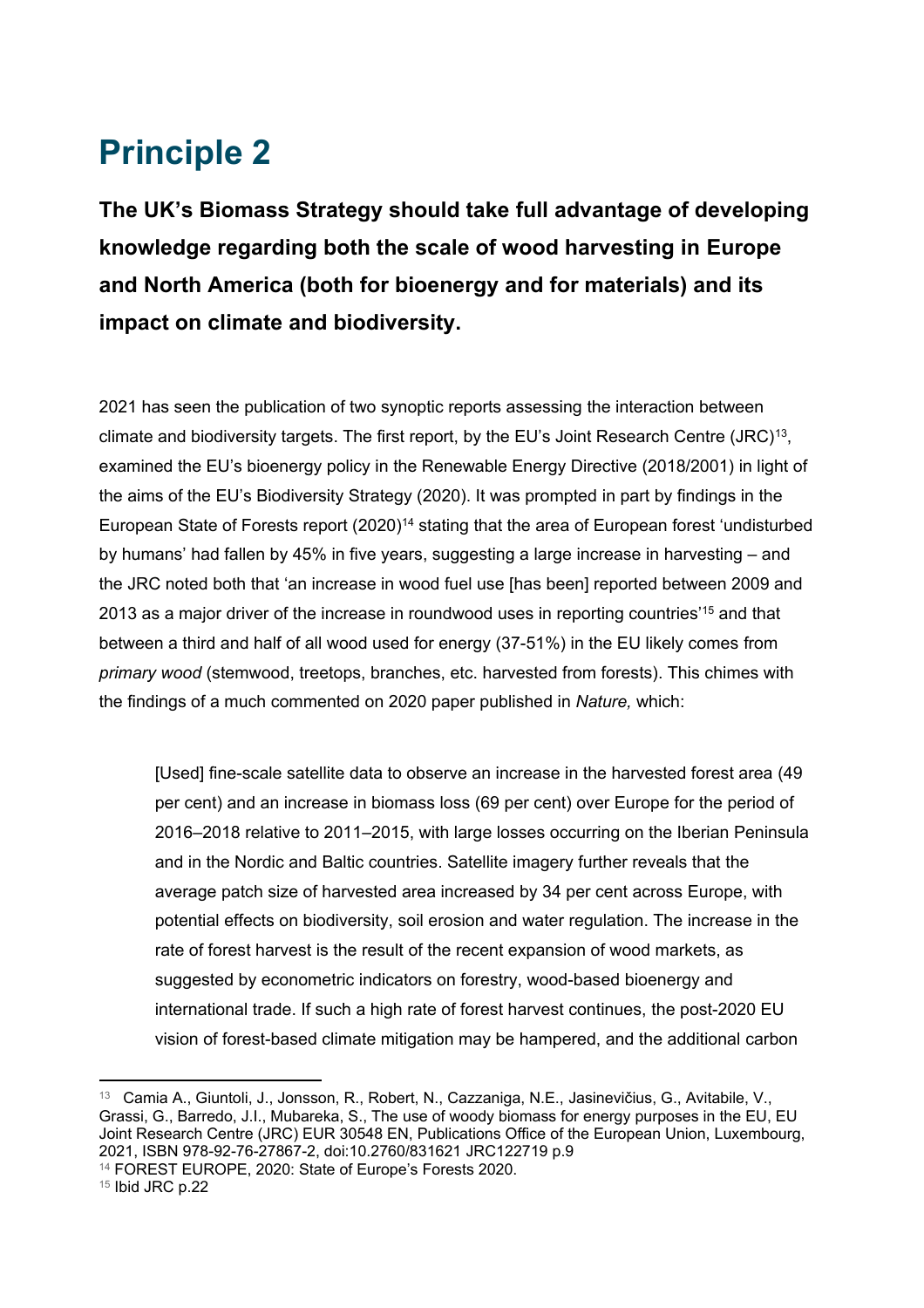losses from forests would require extra emission reductions in other sectors in order to reach climate neutrality by 2050<sup>16</sup>. It is worth noting that the primary conclusions of this paper have stood up to direct challenges.

In the US, meanwhile, there is significant evidence that forest carbon stocks are negatively impacted as a direct result of biomass harvesting. As Duncan Brack (2021)<sup>17</sup> notes:

In 2014, for example, the US Forest Service reported that while forest hardwood inventories were expected to continue increasing to 2020, even as bioenergy demand increased, *the rate of growth of forest carbon stocks would be lower as a result of demand for biomass for energy*. It concluded: 'Even assuming full utilisation of mill residues and increased utilisation of logging residues, harvest of pine and hardwood non-sawtimber feedstock increases … hardwood inventories continue to increase although these end at lower levels' than without new bioenergy demand.<sup>18</sup> *Subsequent projections by the US Forest Service indicated that increased demand for forest products (including bioenergy) would increase the area harvested*, and a recent independent study used a similar harvest response scenario based on macroeconomic modelling.<sup>19</sup> In 2018 a survey of forest professionals in the area of the three pellet mills in the US South that supply the Drax power station concluded that demand for pellets led to additional harvesting in privately owned pine plantations, mainly through thinning (though it was not leading to the overall expansion of plantations).<sup>20</sup> A further study of the same area in 2021 confirmed that forest management practices on the non-industrial private forest pine plantations included thinning harvest treatments in the presence of pellet demand, and that **thinnings were largely forgone in the absence of demand for wood pellets**. <sup>21</sup> [emphasis ours]

<sup>16</sup> Ceccherini, G., Duveiller, G., Grassi, G. et al. Abrupt increase in harvested forest area over Europe after 2015. **Nature** 583, 72–77 (2020). <https://doi.org/10.1038/s41586-020-2438-y> <sup>17</sup> Duncan Brack, (Chatham House), Richard Birdsey and Wayne Walker (Woodwell Climate Research

Center), [Greenhouse](https://www.chathamhouse.org/2021/10/greenhouse-gas-emissions-burning-us-sourced-woody-biomass-eu-and-uk) [gas](https://www.chathamhouse.org/2021/10/greenhouse-gas-emissions-burning-us-sourced-woody-biomass-eu-and-uk) [emissions](https://www.chathamhouse.org/2021/10/greenhouse-gas-emissions-burning-us-sourced-woody-biomass-eu-and-uk) [from](https://www.chathamhouse.org/2021/10/greenhouse-gas-emissions-burning-us-sourced-woody-biomass-eu-and-uk) [burning](https://www.chathamhouse.org/2021/10/greenhouse-gas-emissions-burning-us-sourced-woody-biomass-eu-and-uk) [US-sourced](https://www.chathamhouse.org/2021/10/greenhouse-gas-emissions-burning-us-sourced-woody-biomass-eu-and-uk) [woody](https://www.chathamhouse.org/2021/10/greenhouse-gas-emissions-burning-us-sourced-woody-biomass-eu-and-uk) [biomass](https://www.chathamhouse.org/2021/10/greenhouse-gas-emissions-burning-us-sourced-woody-biomass-eu-and-uk) [in](https://www.chathamhouse.org/2021/10/greenhouse-gas-emissions-burning-us-sourced-woody-biomass-eu-and-uk) [the](https://www.chathamhouse.org/2021/10/greenhouse-gas-emissions-burning-us-sourced-woody-biomass-eu-and-uk) [EU](https://www.chathamhouse.org/2021/10/greenhouse-gas-emissions-burning-us-sourced-woody-biomass-eu-and-uk) [and](https://www.chathamhouse.org/2021/10/greenhouse-gas-emissions-burning-us-sourced-woody-biomass-eu-and-uk) [UK](https://www.chathamhouse.org/2021/10/greenhouse-gas-emissions-burning-us-sourced-woody-biomass-eu-and-uk), October 2021

<sup>18</sup> Abt, K. L., et al. (2014), Effect of Policies on Pellet Production and Forests in the U.S. South: **A Technical Document Supporting the Forest Service Update of the 2010 RPA Assessment,** Washington, DC: US Department of Agriculture, [https://www.srs.fs.usda.gov/pubs/gtr/gtr\\_srs202.pdf](https://www.srs.fs.usda.gov/pubs/gtr/gtr_srs202.pdf) .

<sup>19</sup> US Forest Service. 2016. Future of America's Forests and Rangelands. Update to the Forest Service 2010 Resources Planning Act Assessment. General Technical Report WO-94. U.S. Forest Service; Favero A, Daigneault A, Sohngen B. Forests: Carbon sequestration, biomass energy, or both? **Sci Adv.** 2020 Mar 25;6(13):eaay6792. doi: 10.1126/sciadv.aay6792. PMID: 33052875.

<sup>&</sup>lt;sup>20</sup> Thomas Buchholz, John Gunn and Brian Kittler, 'UK wood pellet derived electricity: Carbon emission estimates from trees, thinnings and residues sourced in mixed pine-hardwood forests and pine plantations in the south-eastern US' (**Spatial Informatics Group**, October 2018).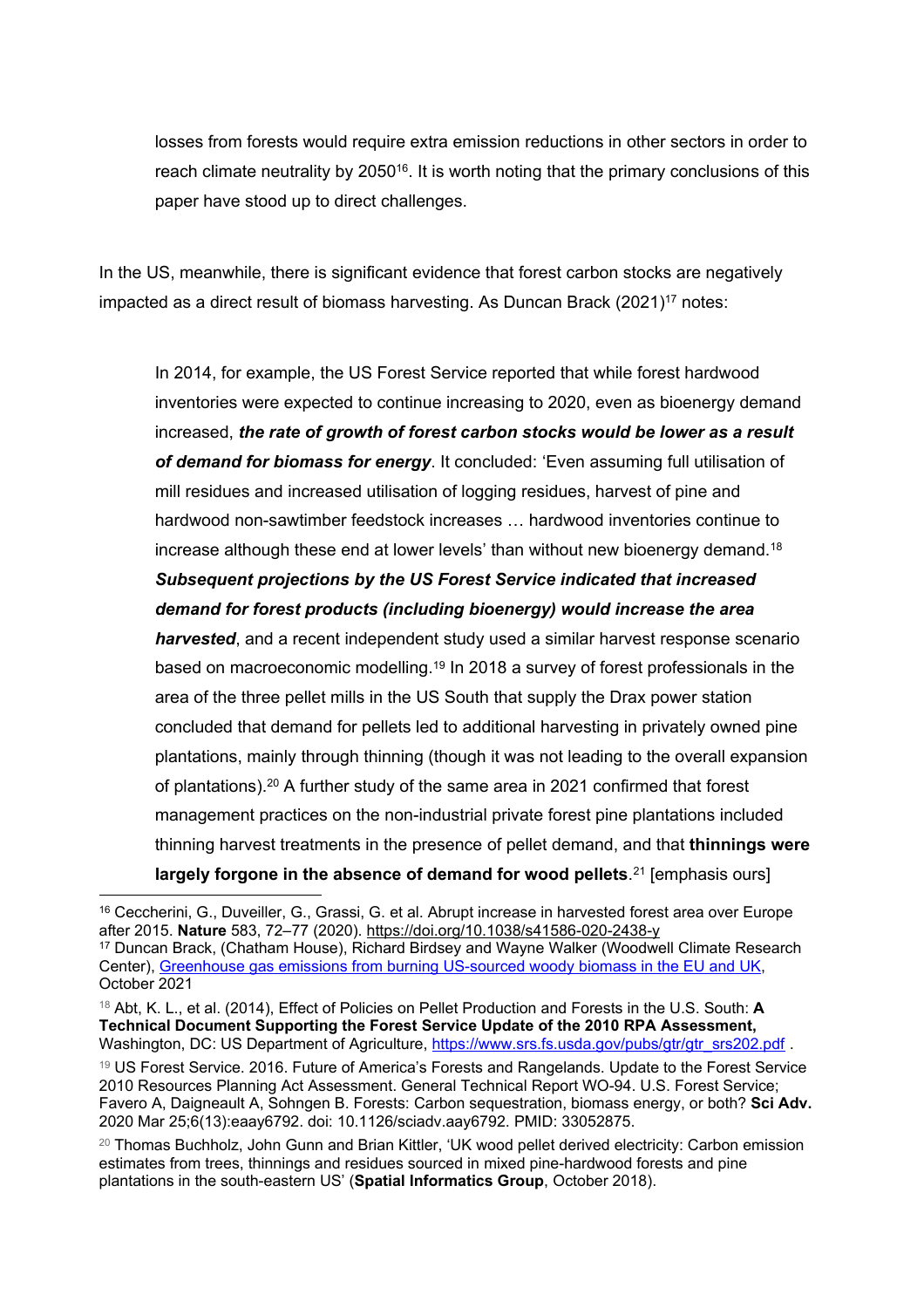In this context, it is important to note that  $-$  according to its own figures<sup>22</sup> – Drax is deriving at around half of its wood pellets from tree harvest, and this rises to 61% in the US.

To reiterate, the 2021 Buchholz et al paper cited by Brack (2021) found that Drax demand resulted in thinning pine plantations that were previously being left to grow to maturity (and thereby store more carbon before harvest for sawtimber). The lifecycle analysis conducted by Buchholz et al indicates that adding this extra harvesting for pellet production **will increase atmospheric CO2 for more than four decades** (compared to a counterfactual of not thinning and using 2018 UK grid mix and projected 2025 grid).

[the data show an] initial drop in forest stocks (baseline vs. bioenergy scenario) over the first 10 years after the thinnings. The delta in forest carbon stocks between the two scenarios continues to be noticeable throughout the analysed timeframe. Both scenarios show a long-term trend to increase forest carbon stocks over time. However, the bioenergy scenario continues to maintain lower forest carbon stocks than the baseline scenario because of the initial decrease in growing stock through thinning and a continued higher harvest rate under the bioenergy scenario.<sup>23</sup>

In addition to concerns around the carbon impacts of harvesting, there is emerging evidence that wood pellet production is having socially deleterious effects.<sup>24</sup>

**Considered together, it is fair to say that there are grounds for very serious concerns that UK and EU bioenergy policy is driving an increase in harvesting of primary wood;** the conversion of primary forest to monocultures and damaging biodiversity. Given these

 $21$  Buchholz T, Gunn JS and Sharma B (2021) 'When Biomass Electricity Demand Prompts Thinnings in Southern US Pine Plantations: A Forest Sector Greenhouse Gas Emissions Case Study'. *Front. For. Glob. Change* 4:642569. [doi:](https://www.frontiersin.org/articles/10.3389/ffgc.2021.642569/full) [10.3389/ffgc.2021.642569](https://www.frontiersin.org/articles/10.3389/ffgc.2021.642569/full)

<sup>22</sup> [Drax](https://www.drax.com/investors/announcements-events-reports/annual-reports-and-accounts/) [Group](https://www.drax.com/investors/announcements-events-reports/annual-reports-and-accounts/) [Annual](https://www.drax.com/investors/announcements-events-reports/annual-reports-and-accounts/) [Report](https://www.drax.com/investors/announcements-events-reports/annual-reports-and-accounts/) [and](https://www.drax.com/investors/announcements-events-reports/annual-reports-and-accounts/) [Accounts](https://www.drax.com/investors/announcements-events-reports/annual-reports-and-accounts/) (2020) – p.54

<sup>23</sup> Ibid p.7

<sup>24</sup> Majlie de Puy Kamp, (July 2021) **CNN**, How marginalized communities in the South are paying the price for 'green energy' in Europe: <https://cnn.it/3xYehlw>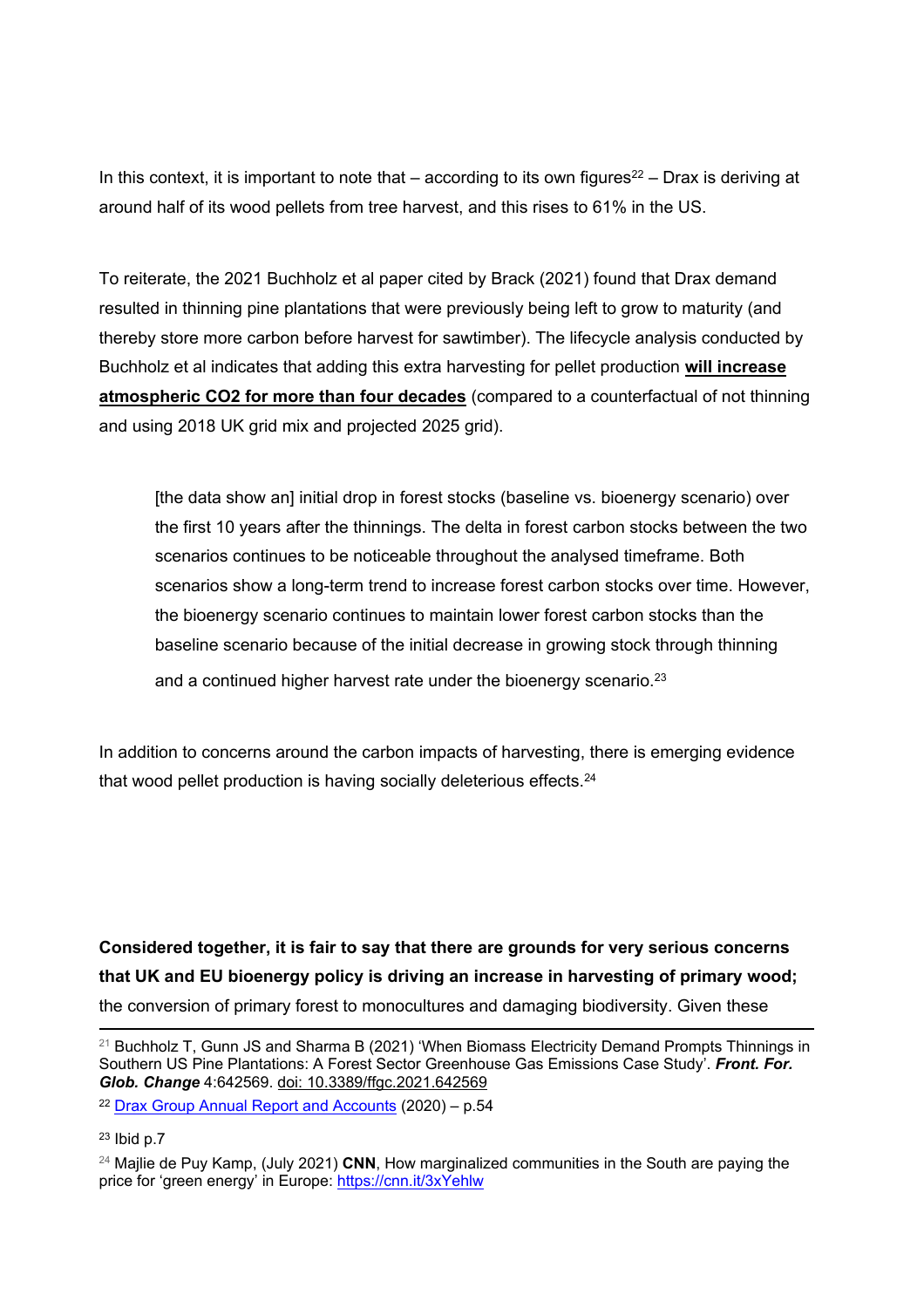concerns, it is fair to say that there is very limited scope for the UK to increase its imports of woody biomass from European forests (Question 7).

Furthermore, a situation in which both UK and EU demand for forest bioenergy is driving the intensification of harvesting for primary wood would be harmful both for climate and biodiversity targets and – indeed – the JRC found that, out of the 24 categories of forest intervention ('pathway archetypes') it considered, only one (the removal of fine woody debris) provided both short-term emissions reductions and short term biodiversity gains<sup>25</sup>. This implies that even the removal of most forest 'residues' is harmful both to short term climate and biodiversity targets. "Short-term", in this context, refers to benefits accruing over the period of 5-10 years; (the timeframe that is consistent with targets under the Paris Agreement and Convention on Biological Diversity).

The Joint Research Centre's findings chime with subsequent recommendations made in June 2021, in the first ever collaboration between the IPBES and the IPCC on *Tackling Biodiversity and Climate Crises Together<sup>26</sup> .* The recommendations from the workshop report contained the following observations relevant to the development of the UK Biomass Strategy:

- Eliminating subsidies that support local and national activities harmful to biodiversity such as deforestation, over-fertilization and over-fishing, can also support climate change mitigation and adaptation, together with changing individual consumption patterns, reducing loss and waste, and shifting diets, especially in rich countries, toward more plant-based options.
- Some focused climate mitigation and adaptation measures identified by the report as *harmful* to biodiversity and nature's contributions to people include:
	- $\circ$  Planting bioenergy crops in monocultures over a very large share of land areas.
	- o Planting trees in ecosystems that have not historically been forests and reforestation with monocultures – especially with exotic tree species. This can contribute to climate change mitigation but is often damaging to biodiversity, food production and other nature's contributions to people, has no clear

<sup>25</sup> Camia A., Giuntoli, J., Jonsson, R., Robert, N., Cazzaniga, N.E., Jasinevičius, G., Avitabile, V., Grassi, G., Barredo, J.I., Mubareka, S., The use of woody biomass for energy purposes in the EU, EUR 30548 EN, Publications Office of the European Union, Luxembourg, 2021, ISBN 978-92-76-27867-2, doi:10.2760/831621, JRC122719 p.9

<sup>&</sup>lt;sup>26</sup> Suggested citation: Pörtner, et al 2021. IPBES-IPCC co-sponsored workshop report on biodiversity and climate change; **IPBES and IPCC**, DOI[:10.5281/zenodo.4782538](https://zenodo.org/record/5101133#.YPGS8EAo_Qwhttps://zenodo.org/record/5101133)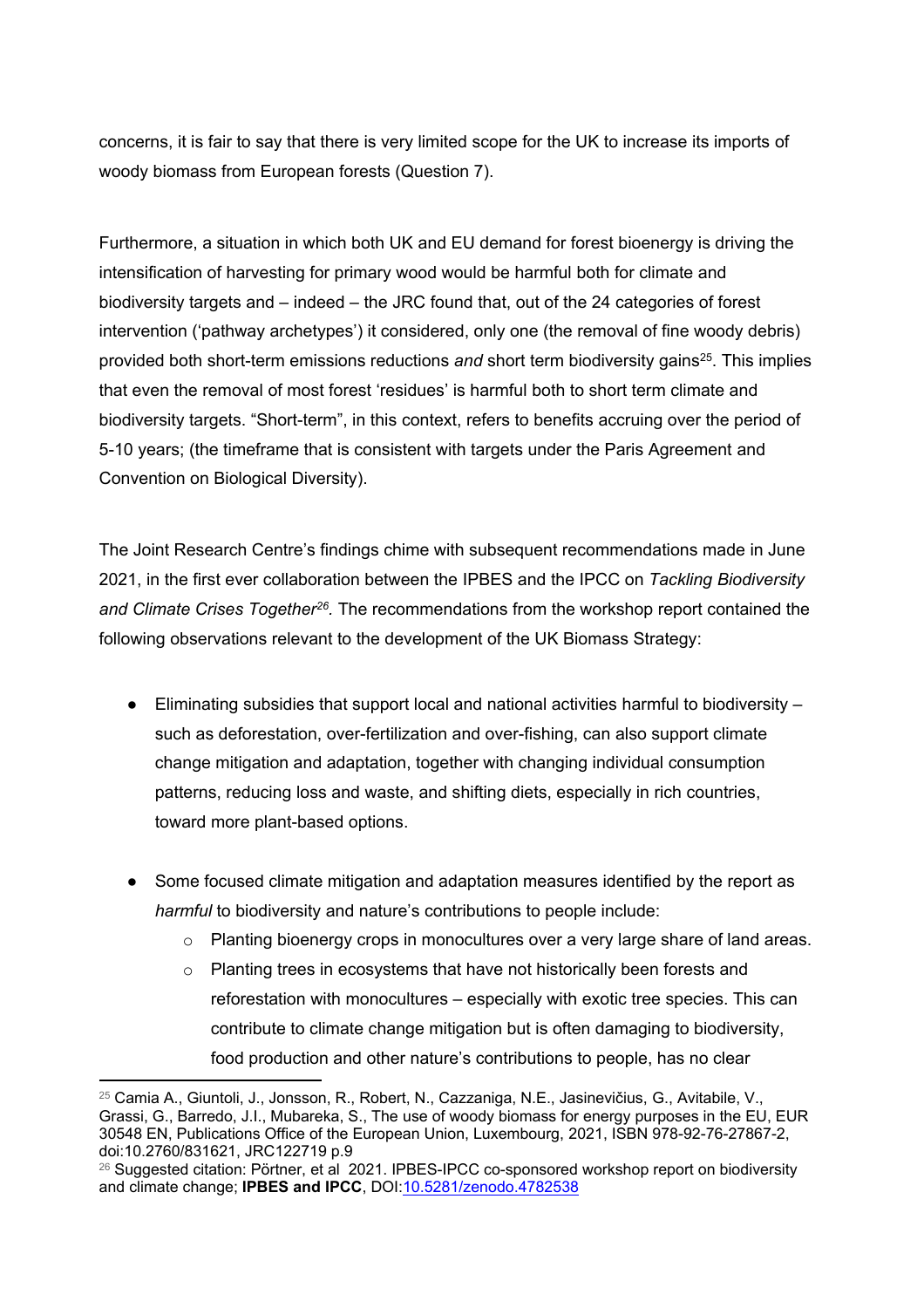benefits for climate adaptation, and may displace local people through competition for land.

● Conversely, dedicated bioenergy crops for electricity production or fuels may provide co-benefits for climate adaptation and biodiversity provided they are planted *at small scales*, alongside pronounced and rapid reductions in fossil-fuel emissions [emphasis own]

This went alongside a finding that:

Any measures that focus too narrowly on climate change mitigation should be evaluated in terms of their overall benefits and risks, such as some renewable energies generating surges of mining activity or consuming large amounts of land. The same applies to some technical measures too narrowly focused on adaptation, such as building dams and sea walls. Although important options for mitigating and adapting to climate change exist, these can have large negative environmental and social impacts – such as interference with migratory species and habitat fragmentation.

All signatories underline these points in connection to the UK's Biomass Strategy and note the likelihood that there will be much greater political scrutiny – and therefore more available tools – for monitoring and assessing the impact of emissions mitigation policies on biodiversity. Again, it is important to highlight a disconnect between the UK's current practice of importing wood pellets from intensively logged natural forests and plantations and the observation of both these major reports.

It is also worth noting that the CCC's own recommendations in 2018 foresaw the development of a UK supply of domestic bioenergy feedstock planted mainly on degraded or marginal land. There is no evidence of this in the UK to date – to our knowledge.

### **Principle 3**

**The UK's Biomass Strategy should maximise 'no regrets' nature based solutions to climate change which pose less risk to biodiversity and to climate than industrial scale bioenergy.**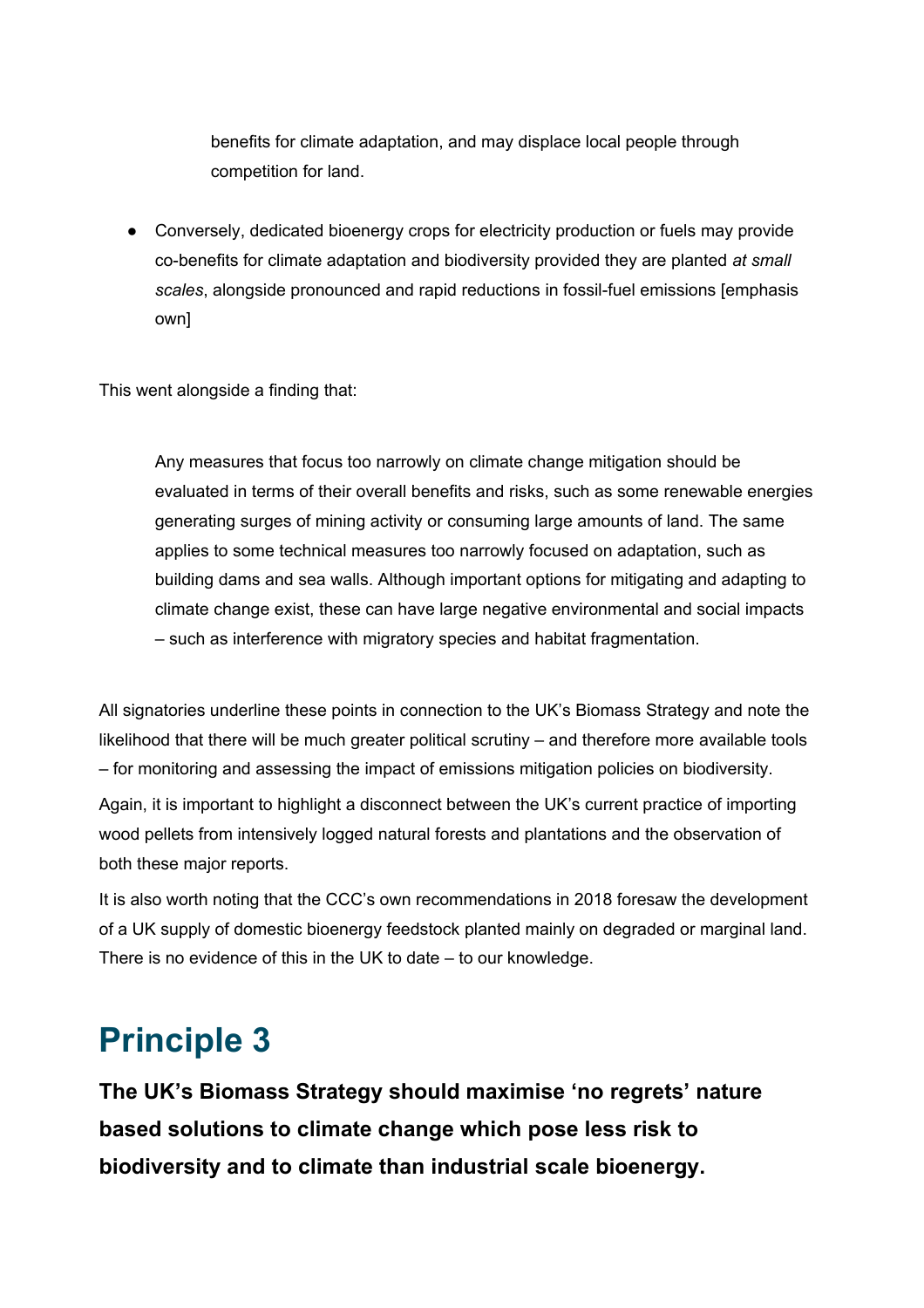In connection to the points made under Principle 2, it should be noted that the scientific literature and the pathways yielded by Integrated Assessment Models are evolving, especially with respect to the negative emissions potential (and trade-offs) of various interventions.

This knowledge advance has implications for questions 5-6 in the consultation, which refer to the development of UK domestic biomass feedstocks – something which the Committee on Climate Change has also suggested the UK develop.

We highlight here **five** pieces of research which strongly suggest that the potential of forest plantations and energy crops (both of which are associated with Bioenergy and CCS) may be overstated as the best means to long term carbon storage and biodiversity protection. The emphasis in the reproduced passages below is ours.

Anna Harper et al (2018) find that:

The effectiveness of BECCS strongly depends on several assumptions related to the choice of biomass, the fate of initial above ground biomass, and the fossil-fuel emissions offset in the energy system. Depending on these factors, **carbon removed from the atmosphere, through BECCS, could easily be offset by losses due to land-use change**. If BECCS involves replacing high-carbon content ecosystems with crops, then forest-based mitigation could be more efficient for atmospheric CO2 removal than BECCS 27

Likewise, Cécile Girardin et al (2021), find that:

Nature-based solutions can have a powerful role in reducing temperatures in the long term. Land-use changes will continue to act long past the point at which net-zero emissions are achieved and global temperatures peak (known as peak warming) and will have an important role in planetary cooling in the second half of this century…**Restoration of forest cover is widely considered the most viable near-**

 $27$  Harper, A.B., Powell, T., Cox, P.M. et al. Land-use emissions play a critical role in land-based mitigation for Paris climate targets. **Nature Communications** 9, 2938 (2018). <https://doi.org/10.1038/s41467-018-05340-z>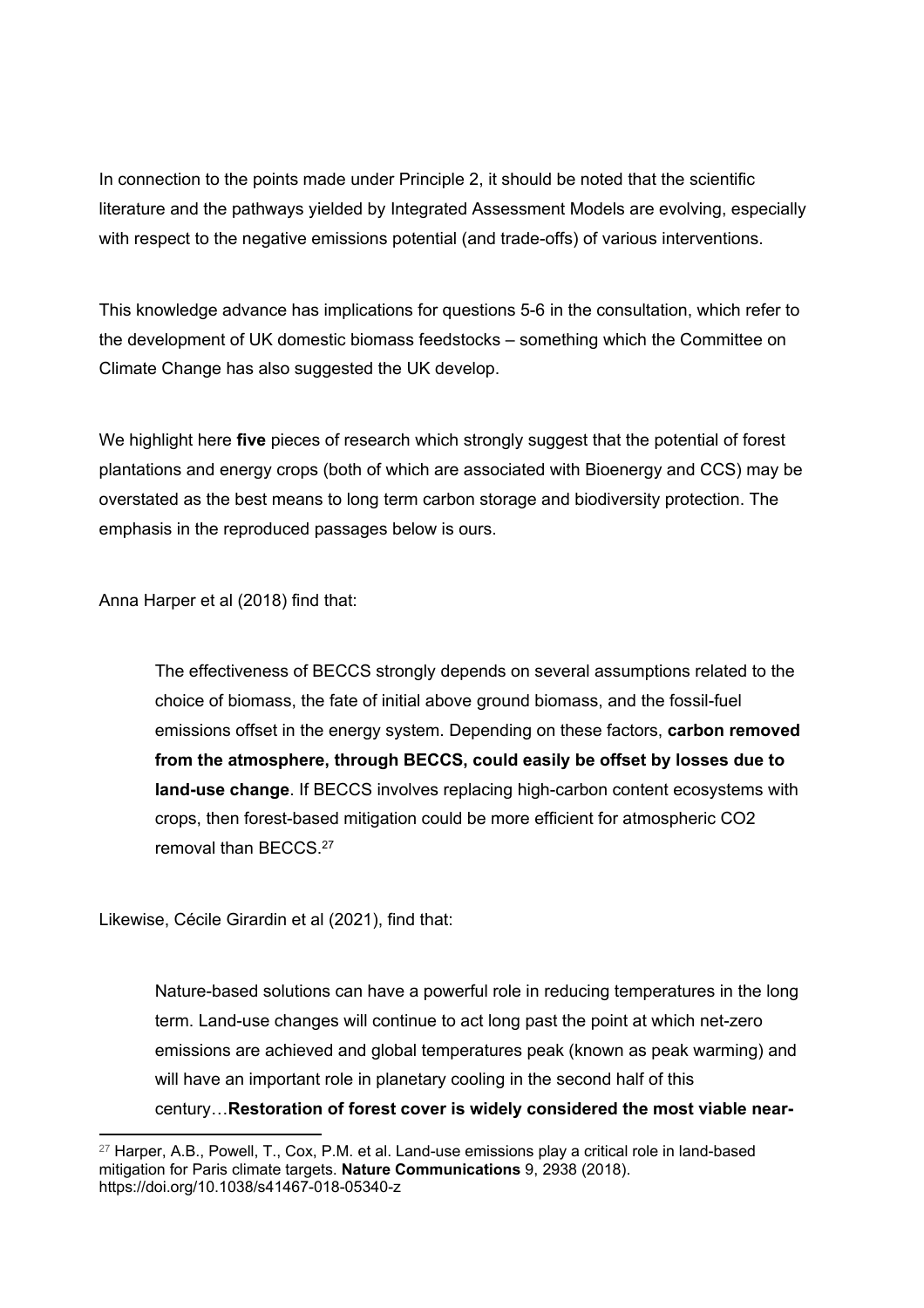**term opportunity for carbon removal.** Unfortunately, some of this enthusiasm has been used to promote plantation forestry — growing trees of a limited variety of ages and species (for example, in monoculture plantations) does not have the same carbon benefits as maintaining an intact forest ecosystem<sup>28</sup>.

Meanwhile, Simon Lewis et al (2019) find that:

**Natural-forest restoration is clearly the most effective approach for storing carbon.** But clashing priorities are sabotaging carbon storage potential. To illustrate, we calculated carbon uptake under a series of four restoration scenarios pledged by 43 countries under the Bonn Challenge and national schemes. In the first scenario, today's commitments are extended to 2100. In the second, these are retained to 2050, after which natural forest is converted to plantations for biofuels. In the third, the whole area (350 Mha) regenerates to natural forest. And in the fourth, everything becomes plantations.

In short, if the entire 350 Mha is given over to natural forests, they would store an additional 42 Pg C by 2100. Giving the same area exclusively to plantations would sequester just 1 Pg C or, if used only for agroforestry, 7 Pg C. Furthermore, we find, on average, that **natural forests are 6 times better than agroforestry and 40 times better than plantations at storing carbon (sequestering 12, 1.9 and 0.3 Pg C per 100 Mha by 2100, respectively**<sup>29</sup>;

Isabella Butnar et al (2020), after examining six of the most widely-cited Integrated Assessment Models which refer to negative emissions associated with BECCS, find, firstly, that:

**All the IAMs we assessed assume that bioenergy is carbon neutral,** i.e., that the CO2 emissions linked to producing and using bioenergy in any form are equal to the CO2 that is sequestered by growing the biomass. Whilst there seems to be general agreement that sustainable biomass growth does re-capture the CO2 that results from

<sup>28</sup> Girdardin et al Nature-based solutions can help cool the planet — if we act now **Nature** 593, 191-194 (2021) doi: <https://doi.org/10.1038/d41586-021-01241-2> - see also - Anand M Osuri et al 2020 Greater stability of carbon capture in species-rich natural forests compared to species-poor plantations **Environ. Res. Lett**. 15 034011

<sup>&</sup>lt;sup>29</sup> Lewis et al "Restoring natural forests is the best way to remove atmospheric carbon" Nature 568, 25-28 (2019): doi:10.1038/d41586-019-01026-8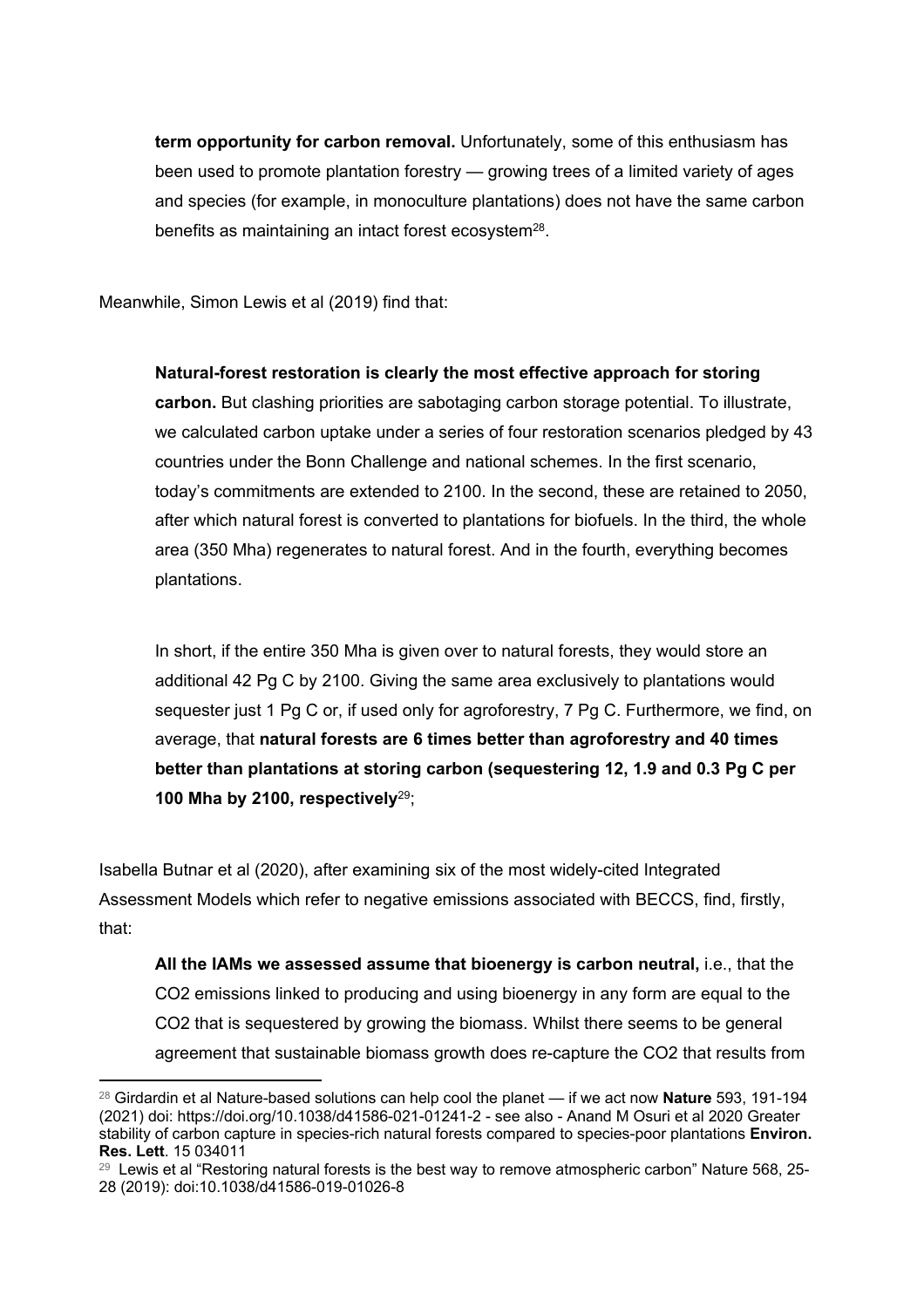the combustion of biomass, the sequestration and emission rates might be in temporal  $imhalance<sup>30</sup>$ 

And, secondly, that:

When we dig into the detail of land rental rates per region and agricultural subsidies assumed for bioenergy production, the transparency of model assumptions decreases, with only some models detailing these costs.

Both of these points are important to bear in mind when considering biomass's potential contribution to a Net Zero UK, in terms of emissions pathways but also in terms of the likely costs of the transition, given the global pressures on land. **Pursuing large-scale BECCS as a policy option carries unacceptable risks**

Finally, Kew Science's work on the "Ten golden rules for reforestation to optimise carbon sequestration, biodiversity recovery and livelihood benefits" points towards a mix of species and forest restoration, rather than monocultures, as the means to maximise both carbon storage and biodiversity protection in forested areas.

**When carbon capture and biodiversity enhancement are primary objectives, Natural Restoration can provide significant benefits over tree planting**…Tree planting is needed to restore forest when NR is insufficient (Rule 5)…

In livelihood native forests, selecting a mix of species, rather than planting a monoculture, is crucial (Brancalion and Chazdon, 2017). A mixed-species forest, either with native species only or with a mix of native and non-native species, has a higher capacity to conserve biodiversity, create habitats for wildlife and attract seed dispersers and pollinators. Such forest can regenerate autonomously, especially if patches of native vegetation are maintained within the plantation matrix as habitat islands (Horák et al., 2019). It will also be more resilient to disease, fire and extreme weather events (Florentine et al., 2016; Verheyen et al., 2016). Monoculture plantations sequester little more carbon than the degraded lands on which they are planted, especially if they are

<sup>30</sup> Isabela Butnar et al 2020 Environ. Res. Lett. 15 084008 p.7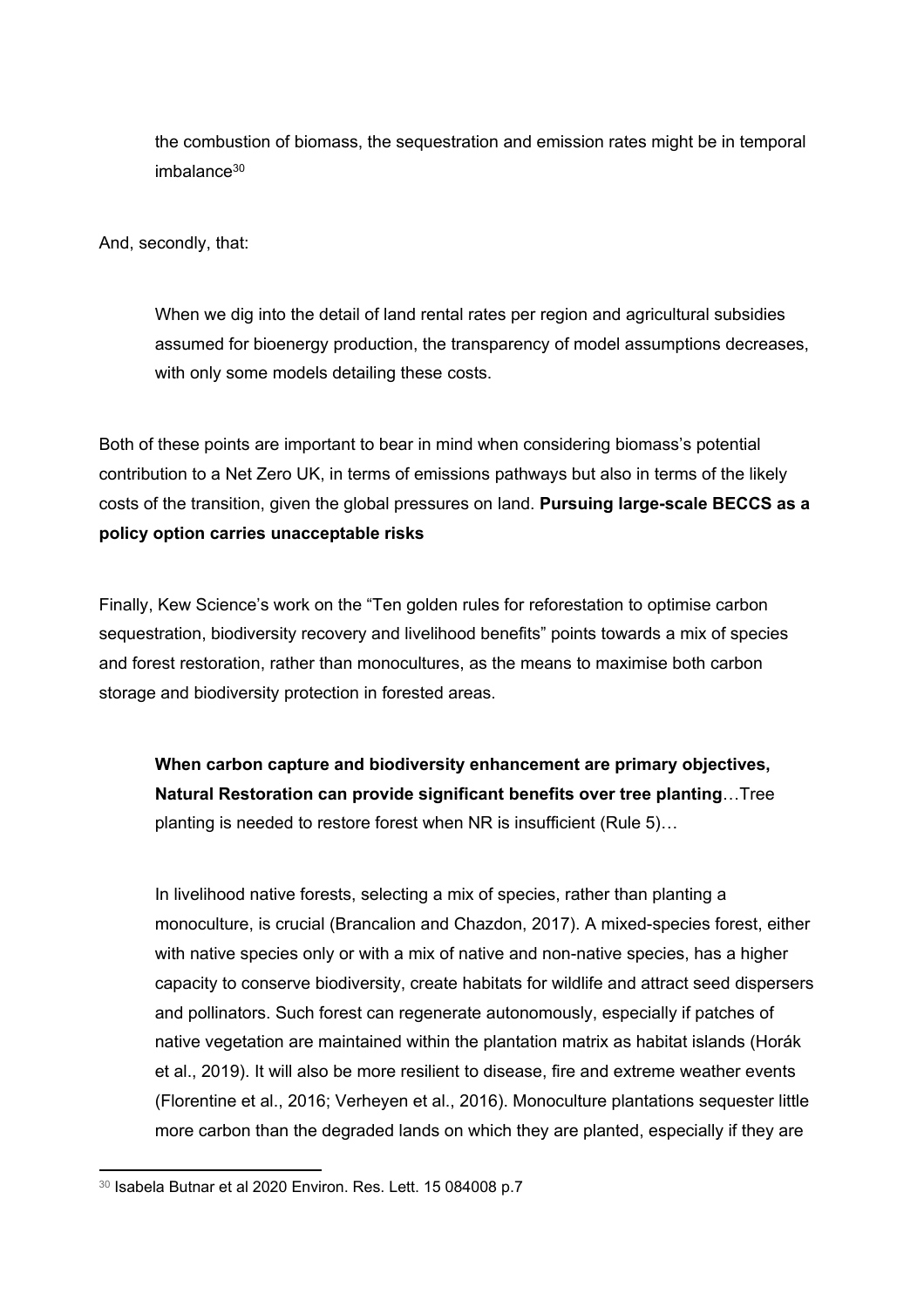used for fuel or timber, in which case carbon is released back into the atmosphere within a few decades  $31$ 

## **Principle 4**

**The UK Biomass Strategy should not commit to large-scale BECCS projects unless they have been sufficiently demonstrated at smaller scale; and should not allow an emissions pathway with potential negative emissions to dampen the acceleration of emissions mitigation in the 2020s. Any demonstration projects must prove their ability to deliver negative emissions within a few years, once lifecycle emissions are accounted for.**

There remain significant uncertainties around the potential for Bioenergy with Carbon Capture and Storage (BECCS) to contribute to the UK's Net Zero target. As Dan Quiggin points out in a report for Chatham House:

The UK is leading efforts to develop policies and market frameworks to support BECCS. The UK must do so cognisant of the risks of BECCS under-performance and supply chain impacts, especially if such technologies are scaled internationally, else it risks undermining global efforts to decarbonise via proven low-carbon technologies.

Based on the UK's Committee on Climate Change's (CCC) 2050 "further ambition" scenario for BECCS-to-power, if 100 per cent of the feedstock were provided by domestically grown wheat straw, an uplift of 57 to 83 per cent of current wheat production would be required, and 27 to 31 per cent of the UK's current agricultural land area, a substantial proportion that could have implications for food prices. Whilst this gives an indicator of the scale required under the CCC target, it should be noted that other agricultural residues could also be used alongside wheat straw, minimising or eliminating the need to increase wheat straw production.

 $31$  Alice Di Sacco and Kate A. Hardwick et al "Ten golden rules for reforestation to optimize carbon sequestration, biodiversity recovery and livelihood benefits" Global Change Biology Volume27, Issue7, April 2021 <https://doi.org/10.1111/gcb.15498>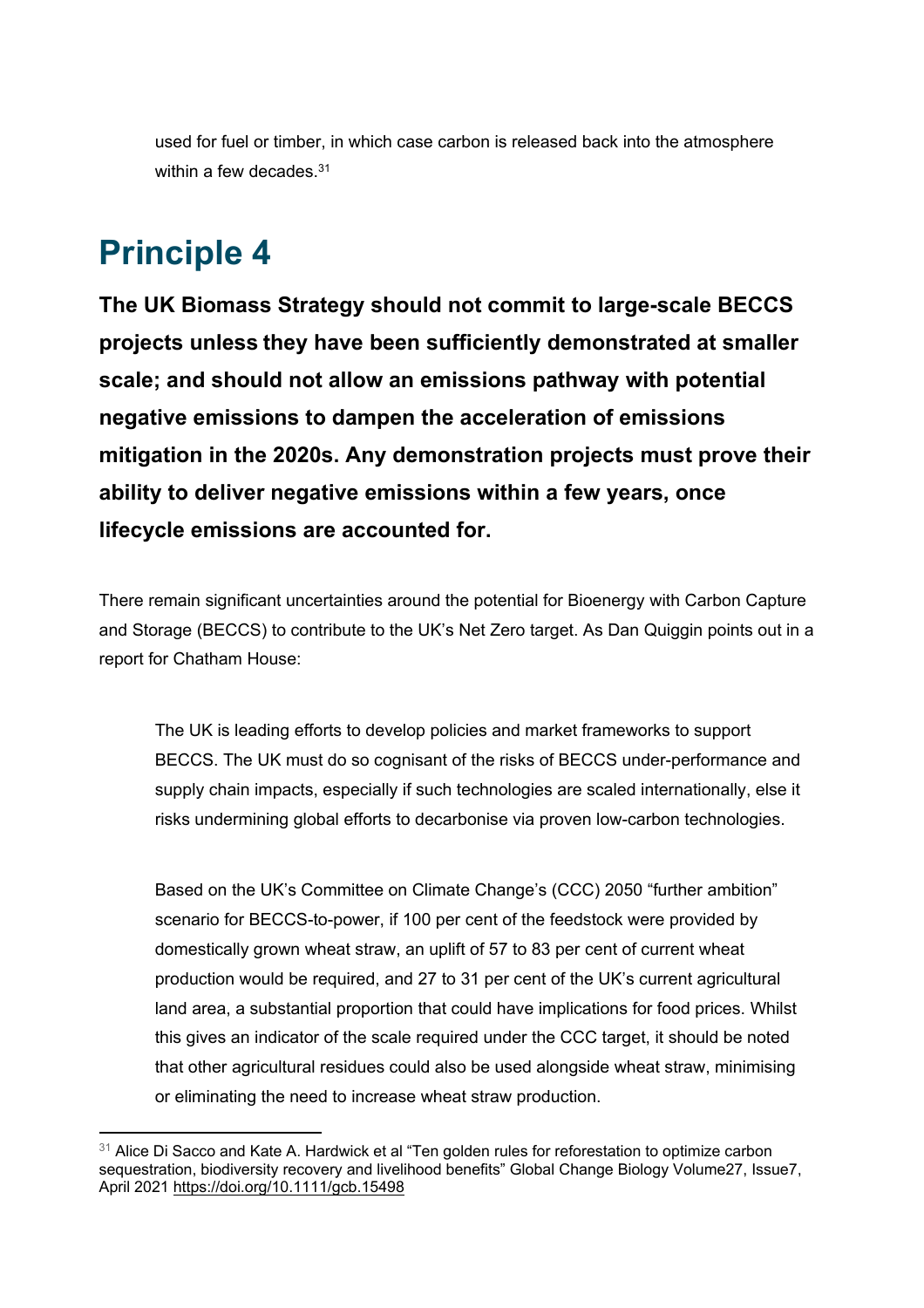There are indications that first generation BECCS-to-power facilities will exhibit lower efficiencies than that envisaged by the CCC. Inefficient BECCS power plants would remove more CO2 for an equivalent generating capacity, but would likely require a greater carbon removal subsidy as power revenues would be relatively low compared to efficient equivalents.<sup>32</sup>

Two key questions around BECCS in the UK are which feedstocks will be available and what the capture rates and efficiencies of the facilities will be. For example, if facilities cannot use UK domestic energy crops because of how the facilities are designed, this may rule out a source of potential feedstock. We have already noted the huge pressures on European and US forests from bioenergy demand – so **it is hard to envision a carbon- beneficial scenario in which large-scale BECCS in the UK could rely on high levels of wood pellets.** *Furthermore, with the Paris Rulebook not yet complete – it is far from certain as to whether a tonne of 'negative emissions' based on the believed sequestration of an imported biomass feedstock would count towards the UK's net emissions reductions or those of an exporting country.*

There are also questions over the realistic technology-readiness of BECCS for a Net Zero policy aiming at 2050.

As a 2019 research programme led by Julian Allwood, for the UK FIRES programme<sup>33</sup> pointed out:

Plans for "Bioenergy with CCS" or "BECCS" claim to be carbon negative – burning biomass and storing carbon permanently underground – are entirely implausible, due to the shortage of biomass, and should not be considered seriously.<sup>34</sup>

And both EASAC and another of our signatories, Duncan McLaren, have pointed out, there could be significant unintended negative effects of pursuing large- scale BECCS policies, in the shape of deterred action on mitigation in the 2020s and 2030s. A 2020 paper by Duncan McLaren examined a – global – worst case scenario in which 'imagined offsets' by BECCS and other Greenhouse Gas Removal technologies reduced global action to abate emissions by 17-27% - contributing to an additional temperature rise of 1.4 °C.<sup>35</sup>

<sup>32</sup> Daniel Quiggin, [BECCS](https://www.chathamhouse.org/2021/10/beccs-deployment) [Deployment,](https://www.chathamhouse.org/2021/10/beccs-deployment) (Chatham House, 2021)

<sup>&</sup>lt;sup>33</sup> UK Fires is a collaboration between the Universities of Cambridge, Oxford, Nottingham, Bath and Imperial College London

<sup>&</sup>lt;sup>34</sup> Allwood et al (2019) 'Absolute Zero' p.33